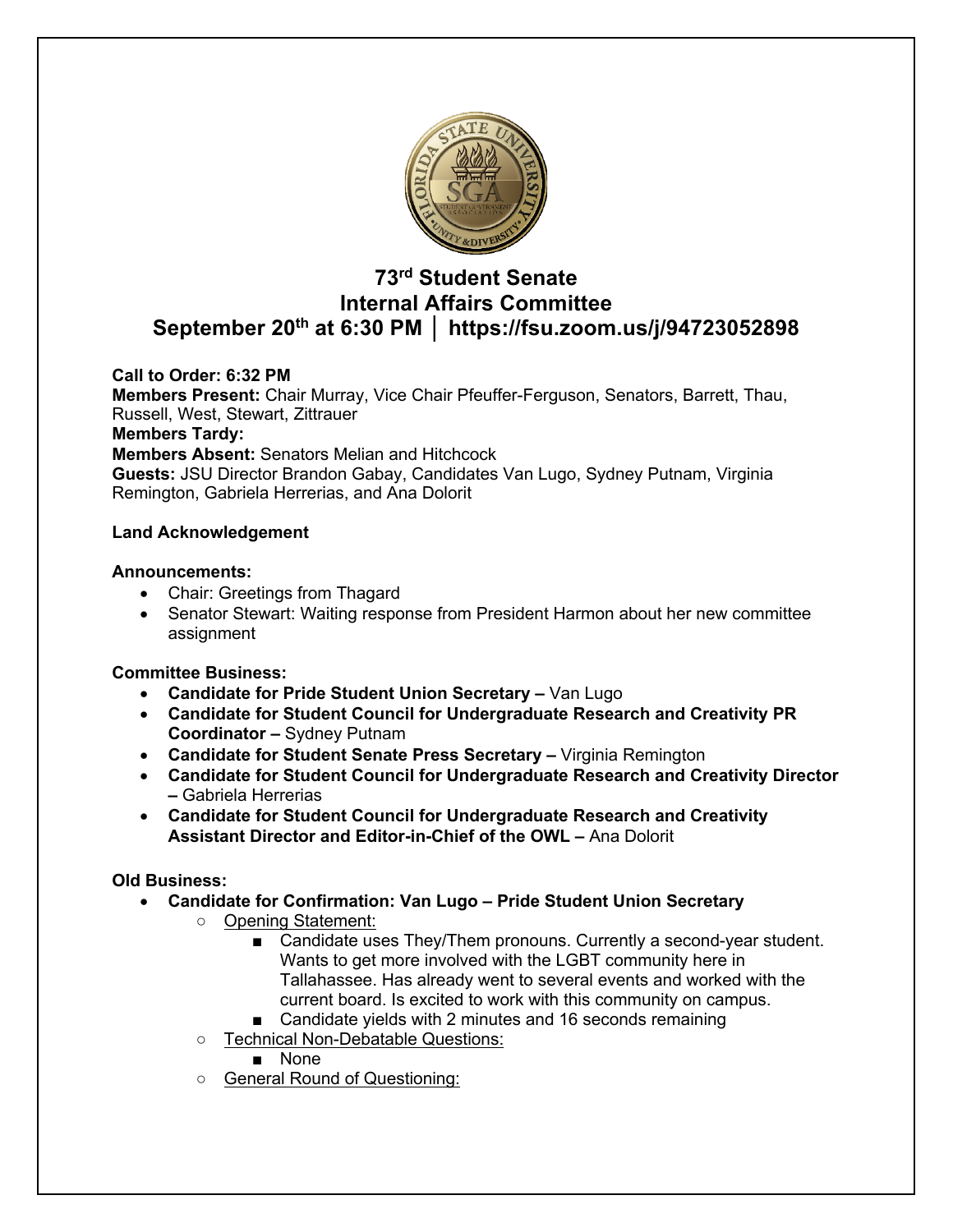- Senators Stewart: What is a primary and tangible goal that you have for your potential goal?
	- Candidate: Since we are moving back on campus, they are looking for ways to get people to safely get connected on campus to avoid spreading covid. Trying to get everyone to connect more and feel more at home here at FSU.
- Senator West: What prior experience do you have that will help you with this position?
	- Candidate: Their father had opened up his first company, and the candidate was entrusted with many of the secretarial duties of the companies. Experience serving as their father's secretary will help them as they have good time management skills.
- Vice Chair Pfeuffer-Ferguson: Has there been anything that had happened to you in this past year that heightened your interest in wanting to serve this community?
	- Candidate: Has had both good and bad experiences while here at Florida State. Has made friends in various ways that has helped them feel more at home because of the people they have met. Has also witnessed injustices against themself and their friends and aims to help address these issues to make these students feel safer.
- Senator Zittrauer: Can you explain why you described your leadership style as "collaborative?"
	- Candidate: Discussed current examples of how they have worked with the directors of the PSU with various events in order to have full coverage and to ensure that everyone is on the same page and is contributing in one way or another. They want people to avoid the idea of one person doing most of the work.
- Closing Statement:
	- Wants to thank everyone for the interview. Wants to see a positive change for the members of the LGBTQ community here on campus.
- **Senator Stewart moves to enter round-table discussion; Senator Zittrauer seconds**
- Round-Table Discussion:
	- Senator Stewart: Enjoys them and feels they have a good understanding of their role. Points out that they have already been working with the eboard, which is important to note.
	- Senator Russell: Agrees and brings attention to their experience and how that could really help this community.
	- Senator Zittrauer: Brings attention to the candidate's passion and how that could help the community.
- **Senator Zittrauer moves to call the question; Senator West seconds**
- Vote:
	- Yes: 6 Senators Stewart, Russell, Thau, Zittrauer, West, and Vice Chair Pfeuffer-Ferguson
	- No: 0
	- Abstain: 0

## ○ **RESULT: CANDIDATE LUGO PASSES**

- **Candidate for Confirmation: Sydney Putnam – Student Council for Undergraduate Research and Creativity PR Coordinator**
	- Opening Statement: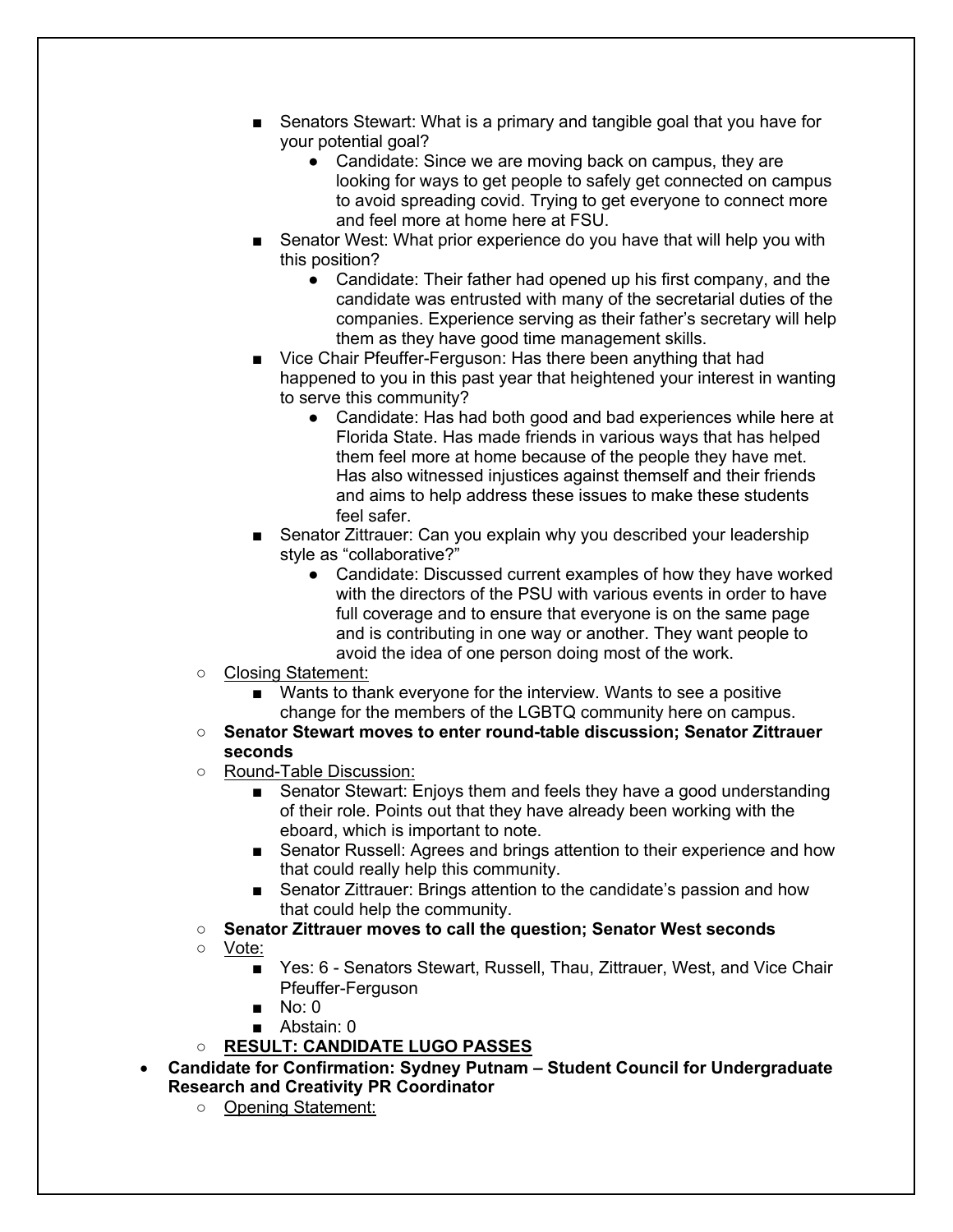- Describes themselves as collaborative and hardworking. Brings up their work with the Ronald McDonald House and how they had to be collaborative with this position. Says they have developed effective leadership skills. Wants this position not only because they are passionate and wants to get involved, but also because of their experience with public relations. Even though they are new to the University, they have already thought of ways to help students, such as an entirely new organization to help freshmen get connected. Knows they can serve this position well, considering their other involvement.
- Candidate yields with 1 minute and 3 seconds remaining for their closing.
- Technical Non-Debatable Questions:

■ None

- o General Round of Questioning:
	- Senator Stewart: What is your prior experience that you think will help you most in this role?
		- Candidate: Brings up the marketing lead position with Ronald McDonald House that they discussed earlier. Mentions they are already trying to join various committees in their sorority. Talks about their experience in high school with DECA and other organizations.
	- Senator Zittrauer: Can you explain how your leadership is democratic?
		- Candidate: Wants to ensure everyone has their voice heard while in a group setting. Discusses how they will reach out specifically people in order to allow for those who are shy or less willing to share their opinions to have their voices heard.
	- Senator Russell: Have you ever ran into any experiences that did not go well, and how did those help you grow as a leader?
		- Candidate: During the Ronald McDonald project, there were some people who were not doing their work. Since they were working with an actual company that would have serious implications, they had to pick up the slack and helped the other students who were struggling to get their work done. Had never experiences working with a real company, but still had to find ways to get the work done in a respectful manner.
- Closing Statement:
	- Thanks the committee for their time, is really excited and passionate to be working in this department. Wants to serve the campus, and also wants to serve as a spokesperson for student government.
- **Senator Stewart moves to enter round-table discussion; Senator Zittrauer seconds**
- Round-Table Discussion:
	- Senator Stewart: Very passionate for a freshman. Application was very thorough, and they have a lot of experience for this sort of position. Noticed who their reference was and has high regards for this reference, which says a lot about this candidate.
	- Senator Russell: Enjoyed how, as a freshman, the candidate still was able to explain the tangible implementations. Says this was impressive.
- **Senator Zittrauer moves to call the question; Senator West seconds**
- Vote:
	- Yes: 6 Senators West, Stewart, Thau, Russell, Zittrauer, and Vice Chair Pfeuffer-Ferguson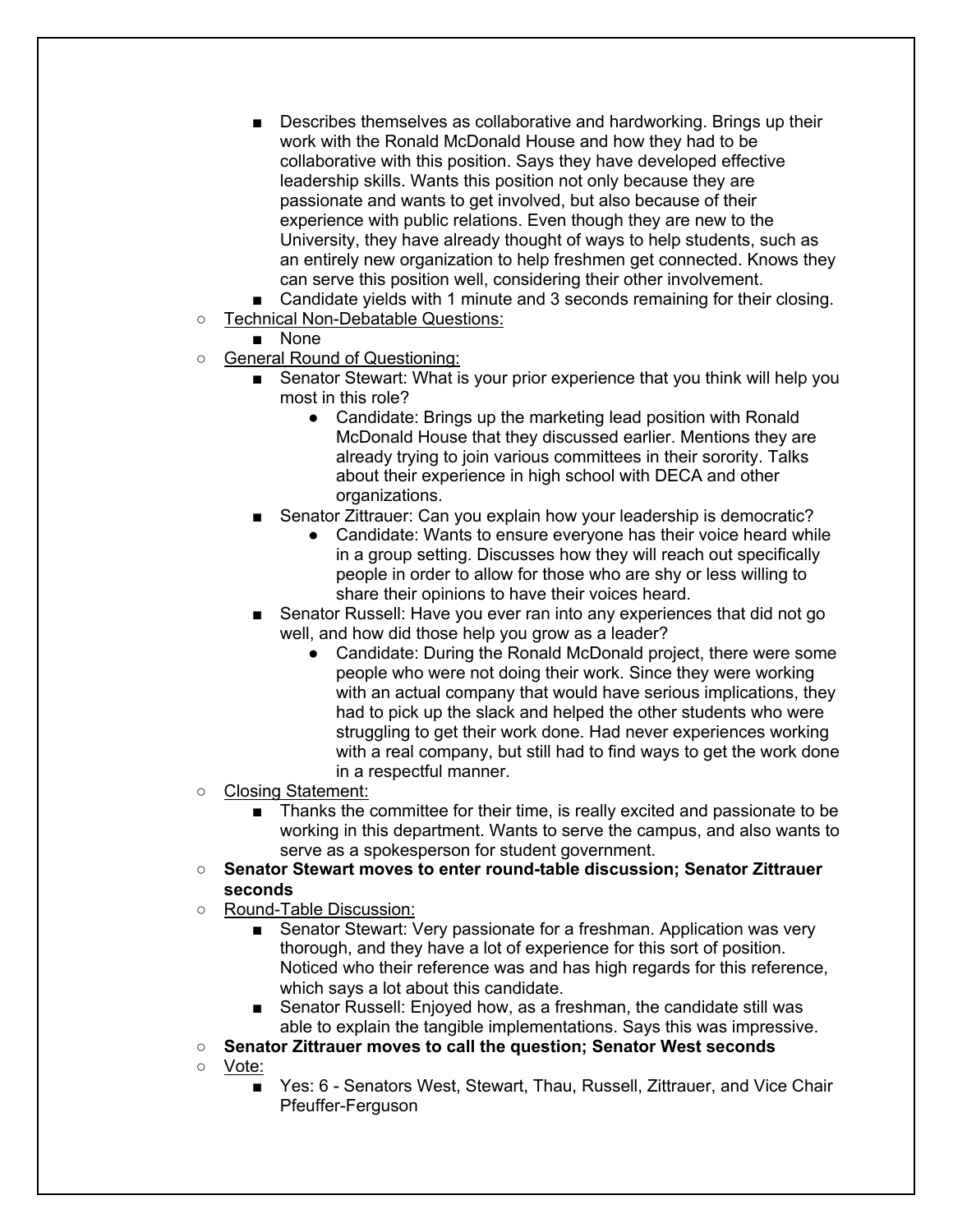- No: 0
- Abstain: 0

## • **RESULT: CANDIDATE PUTNAM PASSES**

### **New Business:**

- **Candidate for Confirmation: Virginia Remington – Student Senate Press Secretary**
	- Opening Statement:
		- Is a current Senior at FSU. Has been a marketing and executive assistant here in Tallahassee, which has provided them with skills that could help with this position. Has served within their sorority as well as for the entirety of Panhellenic at FSU. Is looking for one last way to serve the school before they leave.
		- Candidate yields with 1 minute and 57 seconds to their closing.
	- Technical Non-Debatable Questions:
		- None
	- General Round of Questioning:
		- Senator Stewart: Do you have any specific tangible goals for this role?
			- Candidate: Wants to use social media to connect with the student body. Wants to also create a calendar to also help keep students updated on what is going on.
		- Senator Stewart: How do you plan on increasing engagement with the social media presence?
			- Candidate: Wants to post more regularly to increase engagement and following in order to overall improve the social media presence of the Senate.
		- Senator Zittrauer: Could you explain how your leadership style is patient?
			- Candidate: Explains how you never know what is truly going on with a person, and being patient can help people grow and be prepared to serve. Knowing what to say and when to say can help with this role.
		- Senator Stewart: What was your motivation to apply for this role, as someone who was not a part of SGA in the past and as someone who is a senior?
			- Candidate: Has had multiple positions within their sorority and has had two different jobs. Was bored and wanted to find a way to get involved, and after gaining some social media experience this summer, they wanted to find a way to apply those skills on campus.
	- Closing Statement:
		- Thank you for this opportunity, even if they do not get this position, it still means a lot to them.
	- **Senator Stewart moves to enter round-table discussion; Senator West seconds**
	- Round-Table Discussion:
		- Senator Russell: Discusses how she has known them well for a long time, and knows that they will do whatever in order to serve the position as best as they can. Does not think they would be a negative addition to SGA.
		- Senator Stewart: Not impressed by their application, but after hearing them speak, she feels more confident with the role. Their passion and experience is very clear.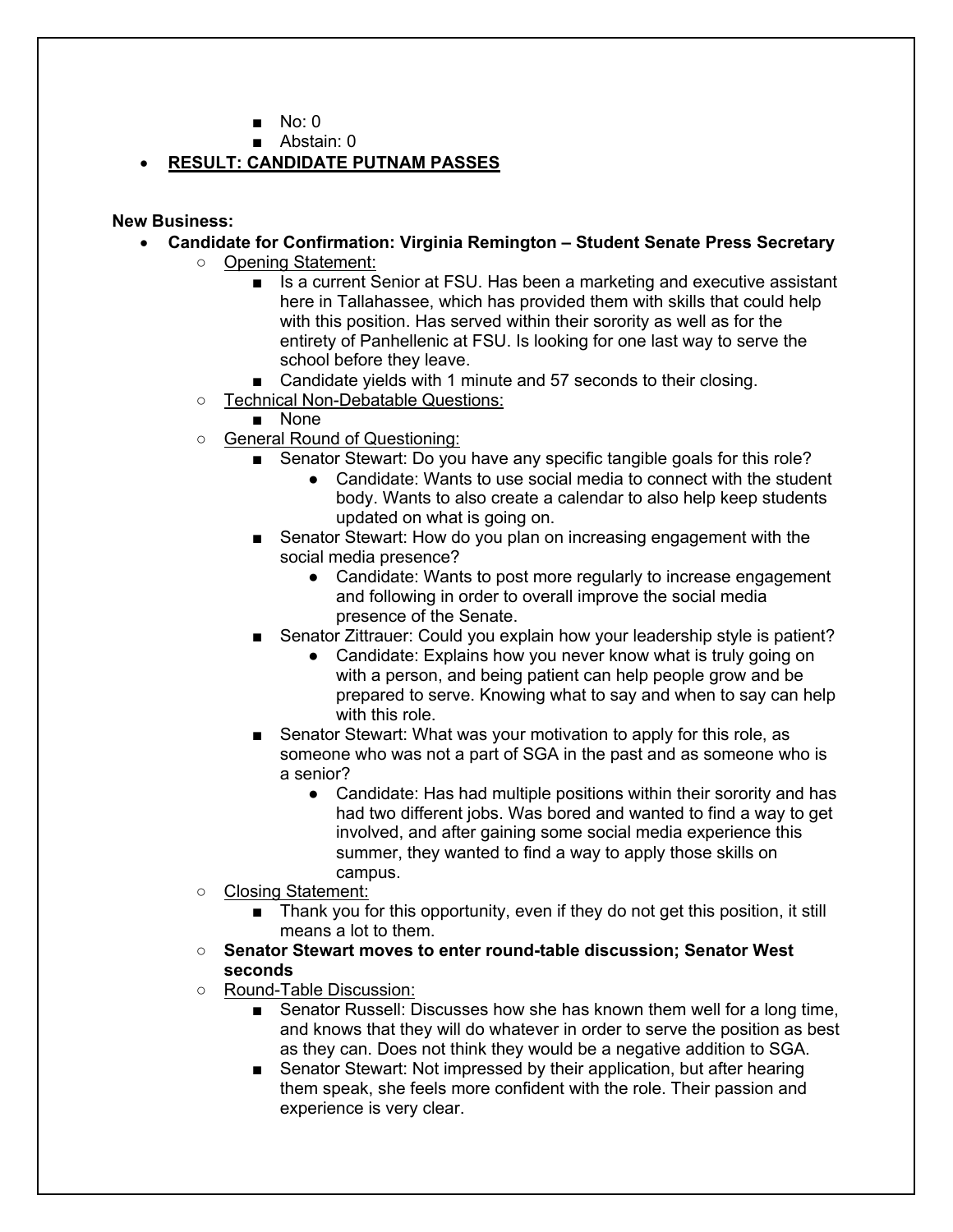- Senator West: Has never heard anything bad about the candidate, and feels they would be good for this position.
- **Senator Zittrauer moves to call the question; Senator Stewart seconds**
- Vote:
	- Yes: 4 Senators Stewart, West, Russell, and Zittrauer
	- No: 0
	- Abstain: 1 Vice Chair Pfeuffer-Ferguson
- **RESULT: CANDIDATE REMINGTON PASSES**
- **Candidate for Confirmation: Gabriela Herrerias – Student Council for Undergraduate Research and Creativity Director**
	- Opening Statement:
		- Goes by Gaby, and is a senior majoring in Clinical Professions. Is an IMS Ambassador, second-year UROP Colloquium Leader where she has been able to help students, and serves on the research team for The Power of WE. Has done her own research and works at Tallahassee Memorial. Also has done mission trips in order to help build an aqueduct system.
		- Candidate yields with 1 minute and 31 seconds to her closing.
	- Technical Non-Debatable Questions:
		- Senator Stewart: Are you financially certified for this fiscal year?
			- Candidate: Yes
	- General Round of Questioning:
		- Senator Zittrauer: What is something within yourself you would like to get your work done to serve this position better?
			- Candidate: Stepping out of her comfort zone in order to grow. She is taking one step closer to something she is not used to, which will prove to be a learning experience during her time at FSU.
	- Closing Statement:
		- Wants to give back and give her passion to others in order to help others grow. Has been able to open doors for others and wants to continue to do so because others have done it for her. Research is for everyone, and wants to diversify research.
	- **Senator Stewart moves to enter round-table discussion; Senator Zittrauer seconds**
	- Round-Table Discussion:
		- Vice Chair Pfeuffer-Ferguson: Working with Gaby has been a pleasure, and it has taught me that she has an amazing work ethic and always gets her work done. There is nobody better for this position, and her application is one of the best I have ever read. She is an amazing candidate and would help the research aspect of our campus, which could then improve our ranking among public universities.
		- Senator Zittrauer: Working with her for Power of WE, which is very research intensive, she does a lot of work for research. Is a strong candidate and has a fun personality.
		- Senator Stewart: Her application was flawless. Sees absolutely no reason as to why she would not be able to fulfill her role.
	- **Senator West moves to call the question; Senator Stewart seconds**
	- Vote:
		- Yes: 5 Senators Stewart, Russell, Zittrauer, West, and Vice Chair Pfeuffer-Ferguson
		- No: 0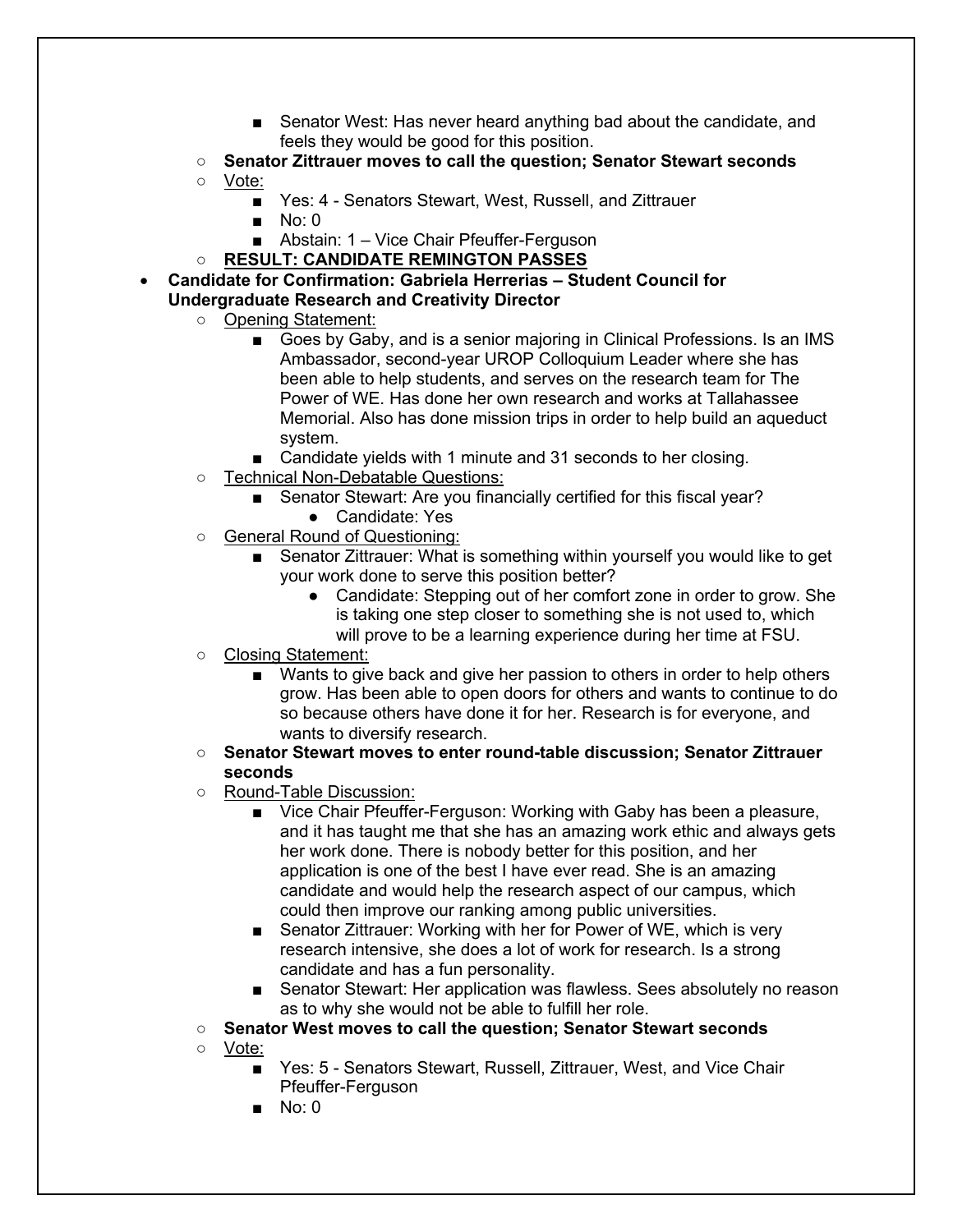■ Abstain: 0

## ○ **RESULT: CANDIDATE HERRERIAS PASSES**

- **Candidate for Confirmation: Ana Dolorit – Student Council for Undergraduate Research and Creativity Assistant Director and Editor-in-Chief of the OWL**
	- Opening Statement:
		- Nice to see everyone again. Has incorporated research into every one of their steps here at FSU. Feels as though research should be integrated into every student's time at FSU. Wants to be able to reach out to a more inclusive environment for research at FSU. Has been published by The OWL, and wants to pay it back by being an Editor-In-Chief. Wants to improve the quality by having a more diverse and inclusive field of research that is shown on campus.
		- Candidate yields 1 minute and 26 seconds to their closing.
	- Technical Non-Debatable Questions:
		- None
	- General Round of Questioning:
		- Senator Stewart: Can you explain what The OWL does and its role on campus?
			- The OWL is a research publication on campus that is published every year. Takes research conducted by undergraduate students and showcases them within a publication. It all ranges from STEM, humanities, and the arts on campus.
		- Senator West: Do you have any tangible goals?
			- Candidate: Wants to improve students commitment after their initial experience with research. Since so few students get chosen for The OWL, they want to help provide other resources on campus to help them engage in research. Wants to engage with the students in a more personal manner. Wants to be there with students during the entirety of their research journey. Being a part of SCURC is not just for this position to think is interesting, but everything.
	- Closing Statement:
		- Nourishing the student body's interest in research is their main goal. Wants to work with other organizations in order to improve SCURC's impact on campus. Has experience on campus with editing that would help them with this position.
	- **Senator Stewart moves to enter round-table discussion; Senator Russell seconds**
	- Round-Table Discussion:
		- Senator Stewart: Believes application was very thorough. Has a great knowledge and experience that would help. Understands now why this job is so important.
		- Vice Chair Pfeuffer-Ferguson: As someone who participated in UROP last year and lost interest in doing research, I can confidently say that having a someone such as this candidate serving in such a position could have vastly helped me maintain a better appreciation for research. They also aim to diversify research as well as educate students that there is research outside of STEM, which is something I can appreciate.
		- Senator Zittrauer: Enjoys seeing someone so passionate about research, and finds it to be encouraging.
	- **Senator West moves to call the question; Senator Russell seconds**